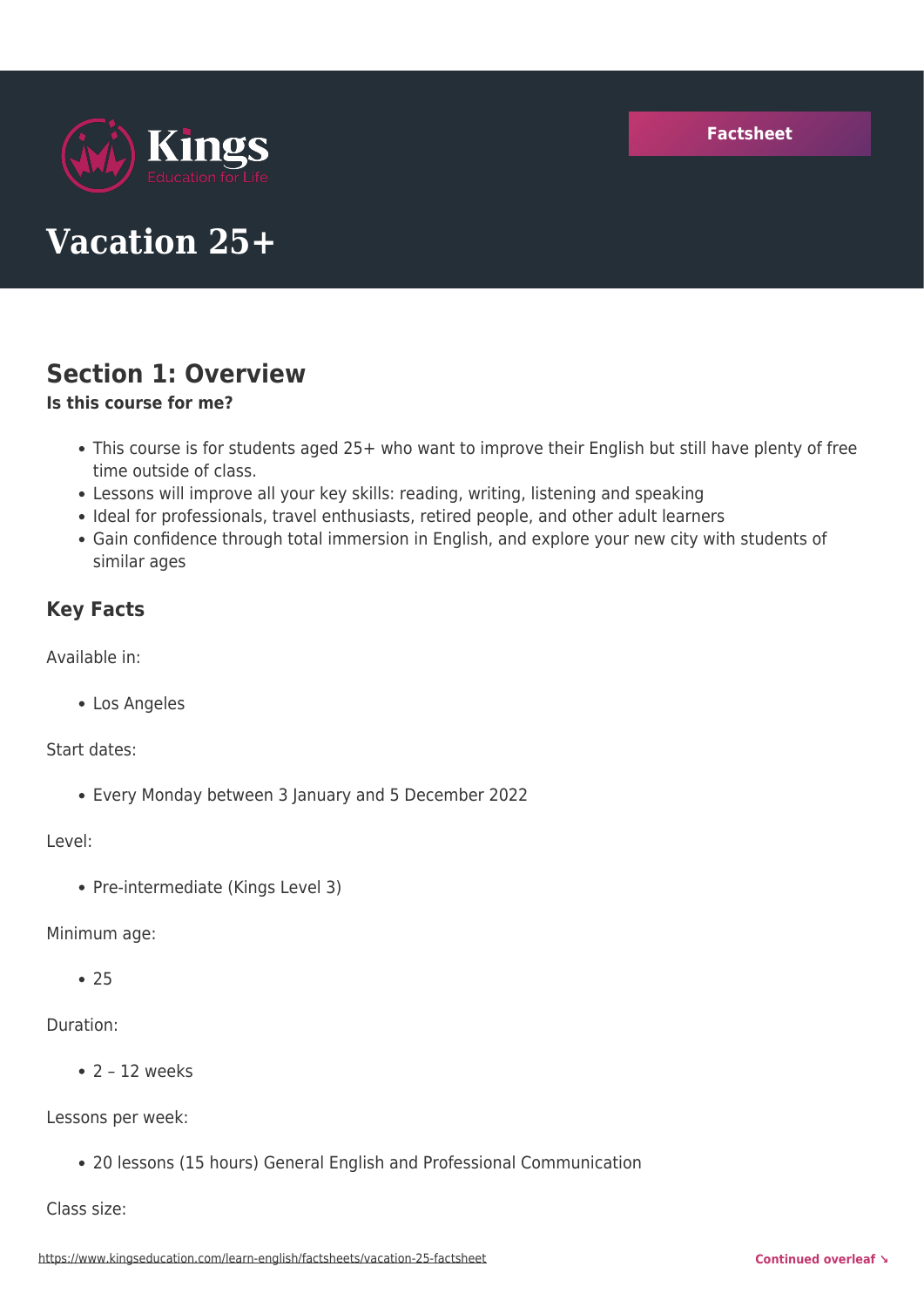Maximum 15

### **Included in the price:**

- 20 lessons per week (15 hours)
- Welcome information Pack
- Course materials
- Placement test on arrival, weekly assignments, group participation, and progress tests
- Use of Computer Learning Centre
- Access to Classmate, the Kings online learning platform
- Free WiFi at school
- Full access to Kings social programme, with at least two free activities per week
- Full access to Kings' school clubs and societies
- Optional weekly lecture programme
- End-of-course certificate (requires minimum 90% attendance)

# **Section 2: Course structure and content**

The Vacation 25+ program helps students to develop the essential skills needed for using English in their professional and personal lives.

Important international communication skills, including reading newspapers, writing emails, study skills, and group-work techniques are covered.

### **General English and professional communication**

Your general English lessons will be designed to improve your reading, writing, speaking and listening at a consistent rate. Each week, lessons will focus on a different topic.

### **Key areas covered include:**

Communication skills

- Conversational language skills
- Listening and accents
- Reading and interpretation
- Writing and presenting

Linguistic resources

- Building your vocabulary bank
- Fine tuning your pronunciation
- Interpretation of texts
- Grammar and syntax

Cultural and personal development

- Understanding cultural difference and similarity
- Team work and leadership
- Presenting an argument
- Discussion skills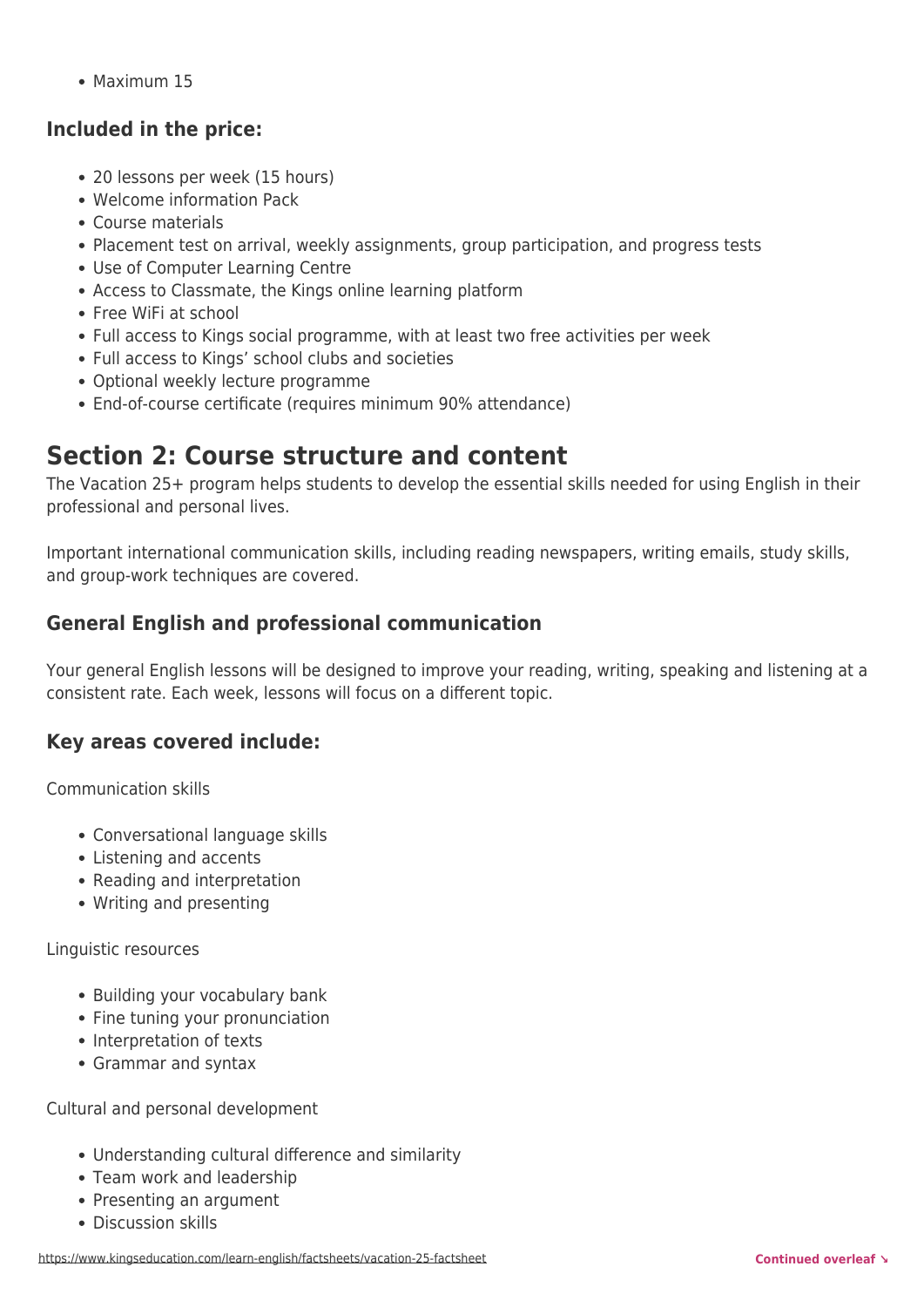Students will learn to evaluate themselves and society, reflect upon their studies and learning, and develop work and career goals.

You will work on skills that will enable you to do things such as:

- Set goals and discuss personal action plans
- Prepare and give a short presentation and give feedback on others'
- Persuade others by raising objections and making suggestions
- Turn problems into solutions in activities such as presenting a business idea
- Think logically and discuss logical thinking
- Develop memory and discuss memory tools
- Prepare for a job interview and describe work experiences

## **Section 3: Learning excursions**

In addition, students on the Intensive 25+ course take regular learning excursions to nearby places of interest in Los Angeles in order to discover more about the culture and history of the city. Visits may include museums, exhibitions, and famous landmarks, such as:

#### **Los Angeles**

- Grand Central Market
- Griffith Park Observatory
- Local art museums
- Historic cinema houses

Some trips may require an additional fee. Please note these are sample activities only and actual trips may vary.

### **Sample timetable**

Please note: sample timetable subject to change. During the summer, lessons may take place in mornings or afternoons.

|                                                 | <b>Mon</b>                                                                                                                                      | <b>Tues</b>                                                                                                                          | <b>Weds</b>                                                                                                                                                      | <b>Thurs</b>                                                                                                      | <b>Fri</b>                                                                                                                                                               |
|-------------------------------------------------|-------------------------------------------------------------------------------------------------------------------------------------------------|--------------------------------------------------------------------------------------------------------------------------------------|------------------------------------------------------------------------------------------------------------------------------------------------------------------|-------------------------------------------------------------------------------------------------------------------|--------------------------------------------------------------------------------------------------------------------------------------------------------------------------|
| $09:00 -$<br>10:30<br><b>(Lessons</b><br>1 & 2) | <b>Vocabulary</b><br>Social behavior:<br>Talking about<br>norms and<br>customs<br><b>Discussion</b><br>Understanding<br>cultural<br>differences | <b>Video</b><br>Phone addiction.<br>Role-play<br>Asking for and<br>offering help<br><b>Study skills</b><br>Making effective<br>notes | <b>Real English</b><br>People in the<br>newspapers<br>today<br><b>Grammar</b><br>Defining relative<br>clauses<br><b>Vocabulary</b><br>Adjectives of<br>character | <b>Writing</b><br>An email<br>describing a new<br>invention.<br><b>Presentations</b><br>A future without<br>cars. | <b>Vocabulary</b><br>Diplomatic<br>language<br><b>Professional</b><br><b>skills</b><br>Giving and<br>receiving<br>feedback<br>Discussion -<br>Beyond right and<br>wrong? |
| $10:30 -$<br>11:00                              | <b>Break</b>                                                                                                                                    | <b>Break</b>                                                                                                                         | <b>Break</b>                                                                                                                                                     | <b>Break</b>                                                                                                      | <b>Break</b>                                                                                                                                                             |